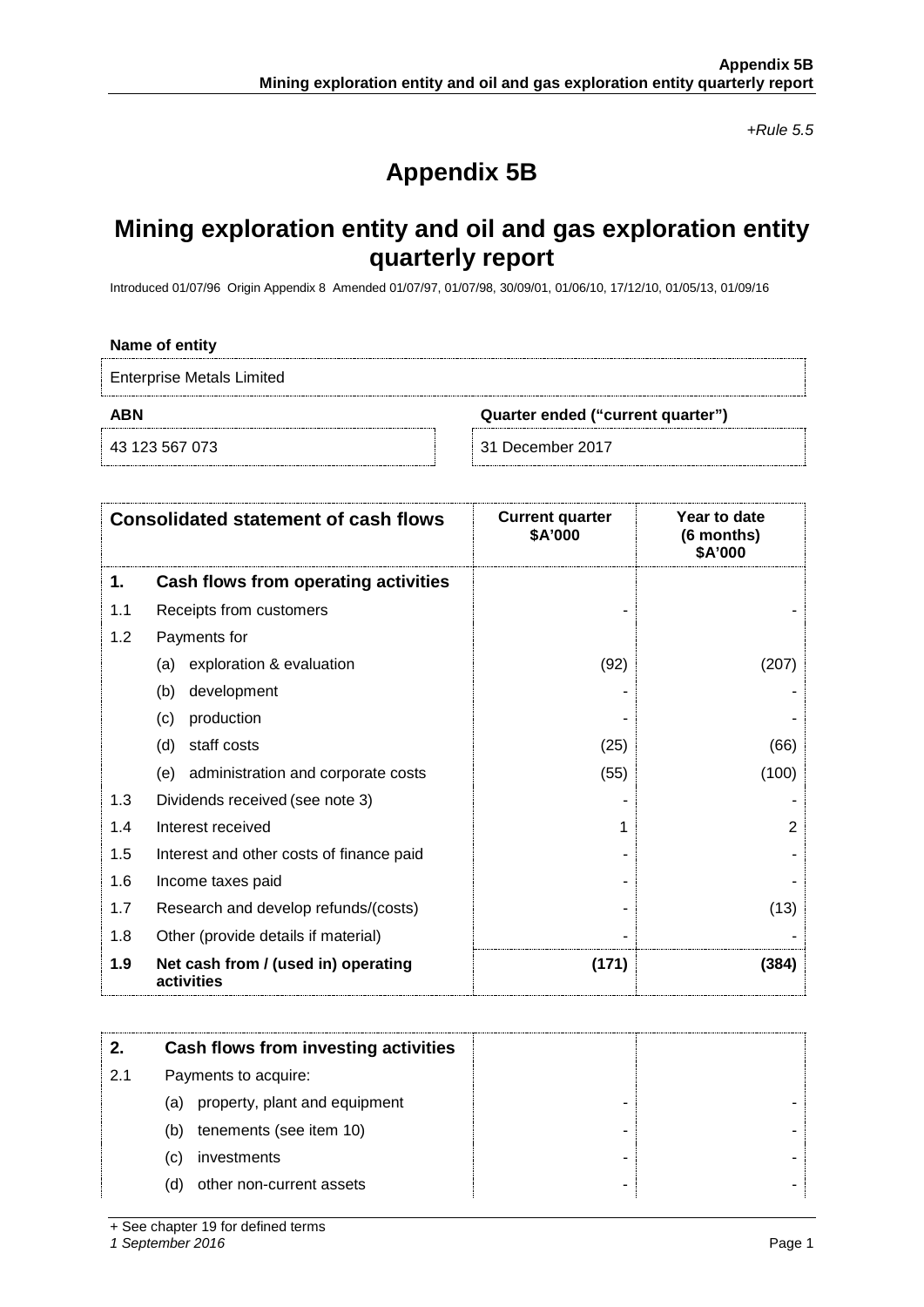# **Appendix 5B Mining exploration entity and oil and gas exploration entity quarterly report**

| <b>Consolidated statement of cash flows</b> |                                                   | <b>Current quarter</b><br>\$A'000 | Year to date<br>$(6$ months)<br>\$A'000 |
|---------------------------------------------|---------------------------------------------------|-----------------------------------|-----------------------------------------|
| $2.2^{\circ}$                               | Proceeds from the disposal of:                    |                                   |                                         |
|                                             | property, plant and equipment<br>(a)              |                                   |                                         |
|                                             | tenements (see item 10)<br>(b)                    |                                   |                                         |
|                                             | investments<br>(c)                                |                                   |                                         |
|                                             | other non-current assets<br>(d)                   |                                   |                                         |
| 2.3                                         | Cash flows from loans to other entities           |                                   |                                         |
| 2.4                                         | Dividends received (see note 3)                   |                                   |                                         |
| 2.5                                         | Other (provide details if material)               |                                   |                                         |
| 2.6                                         | Net cash from / (used in) investing<br>activities |                                   |                                         |

| 3.   | <b>Cash flows from financing activities</b>                                    |     |     |
|------|--------------------------------------------------------------------------------|-----|-----|
| 3.1  | Proceeds from issues of shares                                                 | 328 | 328 |
| 3.2  | Proceeds from issue of convertible notes                                       |     |     |
| 3.3  | Proceeds from exercise of share options                                        |     |     |
| 3.4  | Transaction costs related to issues of<br>shares, convertible notes or options |     |     |
| 3.5  | Proceeds from borrowings                                                       |     |     |
| 3.6  | Repayment of borrowings                                                        |     |     |
| 3.7  | Transaction costs related to loans and<br>borrowings                           |     |     |
| 3.8  | Dividends paid                                                                 |     |     |
| 3.9  | Other (provide details if material)                                            |     |     |
| 3.10 | Net cash from / (used in) financing<br>activities                              | 328 | 328 |

| 4.  | Net increase / (decrease) in cash and<br>cash equivalents for the period |       |     |
|-----|--------------------------------------------------------------------------|-------|-----|
| 4.1 | Cash and cash equivalents at beginning of<br>period                      | 177   | 390 |
| 4.2 | Net cash from / (used in) operating<br>activities (item 1.9 above)       | (171) | 384 |
| 4.3 | Net cash from / (used in) investing activities<br>(item 2.6 above)       |       |     |
| 4.4 | Net cash from / (used in) financing activities<br>item 3.10 above)       | 328   | 328 |
| 4.5 | Effect of movement in exchange rates on<br>cash held                     |       |     |
| 4.6 | Cash and cash equivalents at end of<br>period                            | 334   | 334 |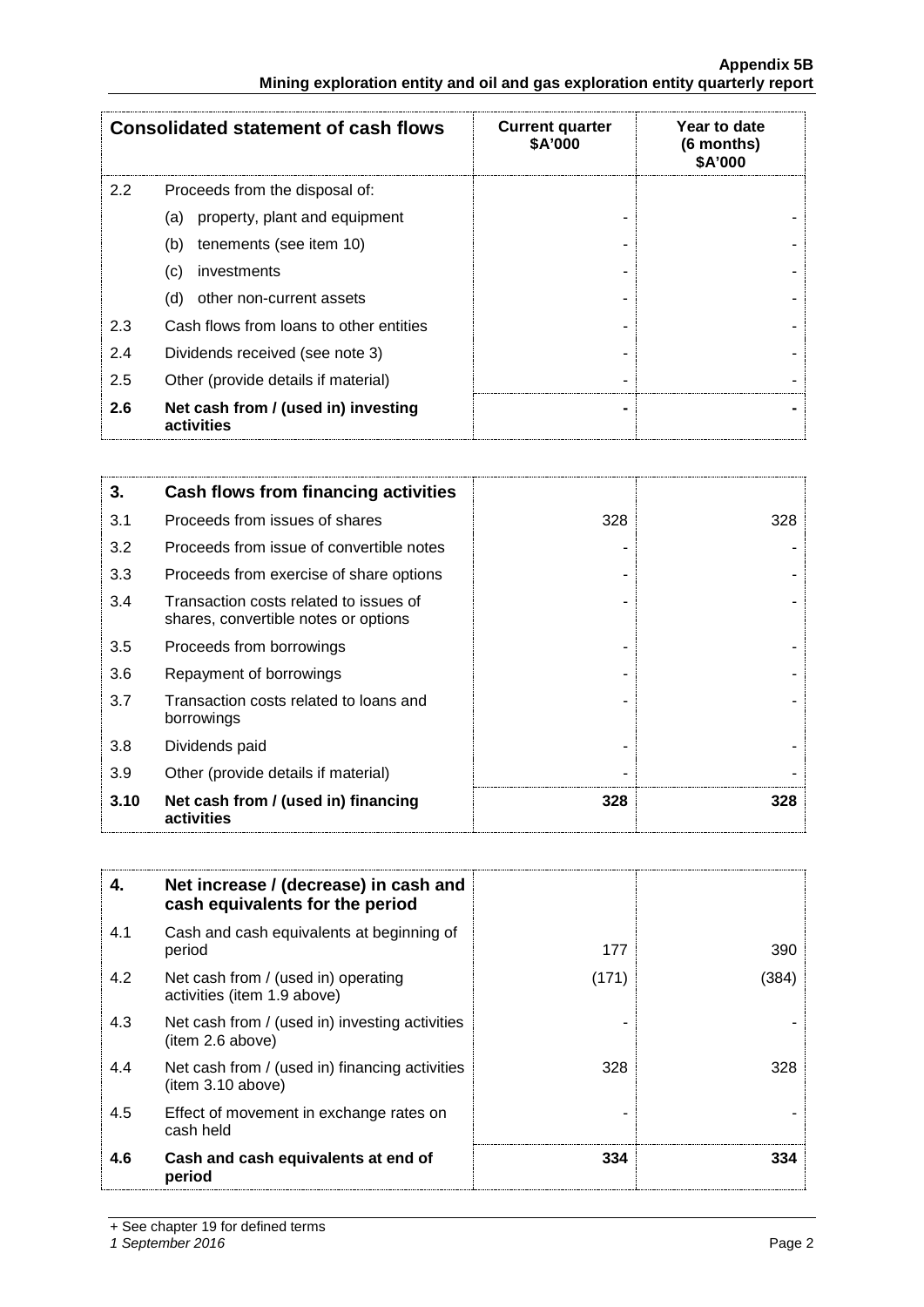| 5.  | Reconciliation of cash and cash<br>equivalents<br>at the end of the quarter (as shown in the<br>consolidated statement of cash flows) to the<br>related items in the accounts | <b>Current quarter</b><br><b>\$A'000</b> | <b>Previous quarter</b><br>\$A'000 |
|-----|-------------------------------------------------------------------------------------------------------------------------------------------------------------------------------|------------------------------------------|------------------------------------|
| 5.1 | Bank balances                                                                                                                                                                 | 334                                      | 177                                |
| 5.2 | Call deposits                                                                                                                                                                 |                                          |                                    |
| 5.3 | <b>Bank overdrafts</b>                                                                                                                                                        |                                          |                                    |
| 5.4 | Other (provide details)                                                                                                                                                       |                                          |                                    |
| 5.5 | Cash and cash equivalents at end of<br>quarter (should equal item 4.6 above)                                                                                                  | 334                                      | 177                                |
|     | Shares held in ASX Listed Companies -<br>share value at 30 September 2017                                                                                                     | 900                                      | 1,092                              |
|     | Total Cash and liquid securities at the<br>end of the Quarter                                                                                                                 | 1,234                                    | 1,269                              |

# **6.** Payments to directors of the entity and their associates

6.1 Aggregate amount of payments to these parties included in item 1.2

| <b>Current quarter</b><br>\$A'000 |    |
|-----------------------------------|----|
|                                   | 15 |
|                                   |    |

- 6.2 Aggregate amount of cash flow from loans to these parties included in item 2.3
- 6.3 Include below any explanation necessary to understand the transactions included in items 6.1 and 6.2

Fees paid to Directors for Director and Consulting Fees during the quarter \$15k (nb Non Cash payments to Directors of \$62,748 for the quarter were paid in shares to Directors following approval at the 2017 AGM)

# **7. Payments to related entities of the entity and their associates**

- 7.1 Aggregate amount of payments to these parties included in item 1.2
- 7.2 Aggregate amount of cash flow from loans to these parties included in item 2.3
- 7.3 Include below any explanation necessary to understand the transactions included in items 7.1 and 7.2

N/a

| <b>Current quarter</b><br>\$A'000 |  |  |  |
|-----------------------------------|--|--|--|
|                                   |  |  |  |
|                                   |  |  |  |
|                                   |  |  |  |

# *1 September 2016* Page 3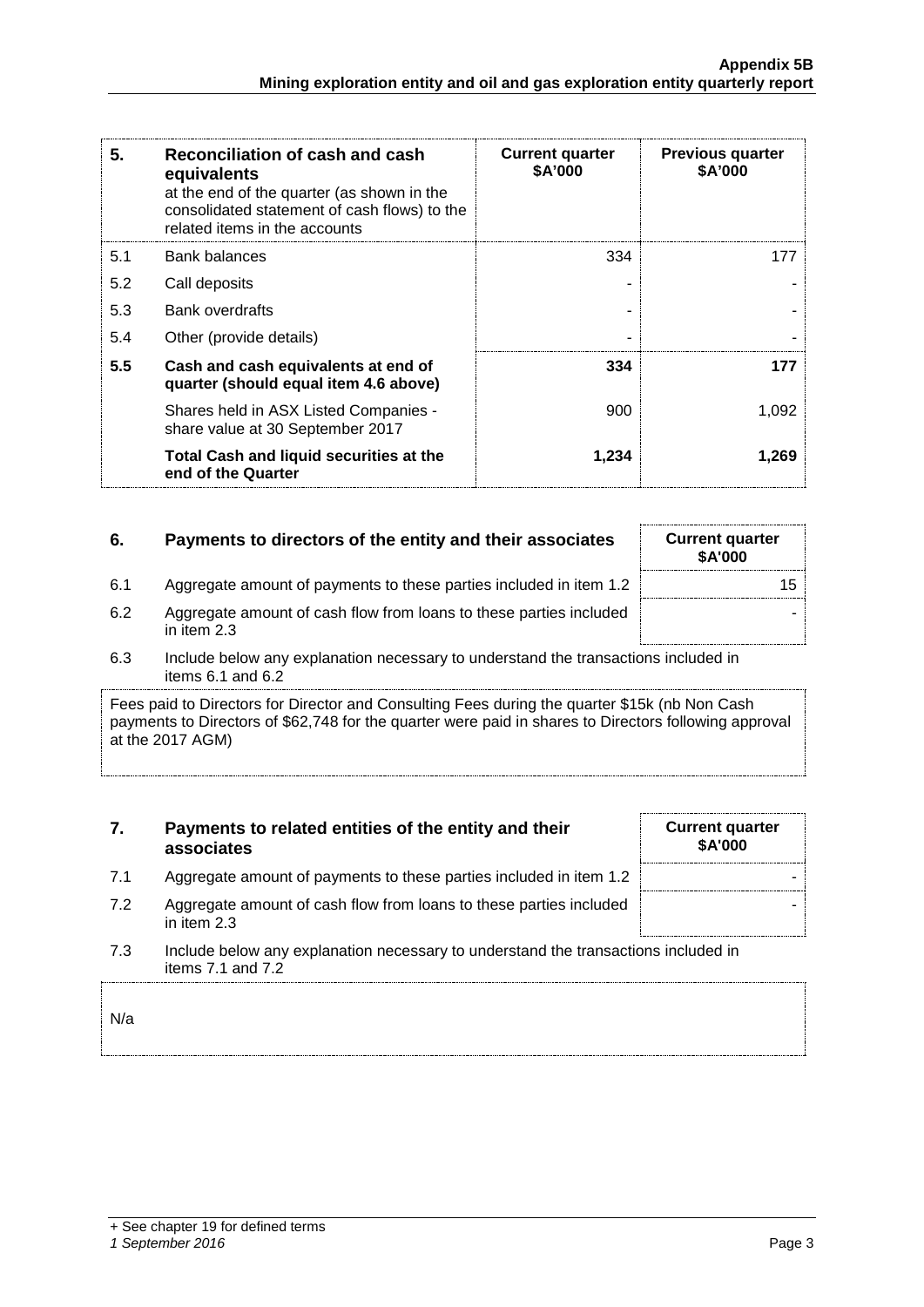| 8.  | <b>Financing facilities available</b><br>Add notes as necessary for an<br>understanding of the position                                                                                       | <b>Total facility amount</b><br>at quarter end<br>\$A'000 | Amount drawn at<br>quarter end<br>\$A'000 |
|-----|-----------------------------------------------------------------------------------------------------------------------------------------------------------------------------------------------|-----------------------------------------------------------|-------------------------------------------|
| 8.1 | Loan facilities                                                                                                                                                                               | -                                                         |                                           |
| 8.2 | Credit standby arrangements                                                                                                                                                                   |                                                           |                                           |
| 8.3 | Other (please specify)                                                                                                                                                                        | -                                                         |                                           |
| 8.4 | Include below a description of each facility above, including the lender, interest rate and<br>whether it is secured or unsecured. If any additional facilities have been entered into or are |                                                           |                                           |

proposed to be entered into after quarter end, include details of those facilities as well.

N/a

| 9.  | <b>Estimated cash outflows for next quarter</b> | \$A'000 |
|-----|-------------------------------------------------|---------|
| 9.1 | Exploration and evaluation                      |         |
| 9.2 | Development                                     |         |
| 9.3 | Production                                      |         |
| 9.4 | Staff costs                                     | 50      |
| 9.5 | Administration and corporate costs              |         |
| 9.6 | Other (provide details if material)             |         |
| 9.7 | <b>Total estimated cash outflows</b>            |         |

| 10.               | <b>Changes in</b><br>tenements<br>(items 2.1(b) and<br>$2.2(b)$ above)                            | Tenement<br>reference<br>and<br><b>location</b> | <b>Nature of interest</b>           | Interest at<br>beginning<br>of quarter | <b>Interest</b><br>at end of<br>quarter |
|-------------------|---------------------------------------------------------------------------------------------------|-------------------------------------------------|-------------------------------------|----------------------------------------|-----------------------------------------|
| 10.1              | Interests in mining<br>tenements and<br>petroleum tenements<br>lapsed, relinquished<br>or reduced | E37/778                                         | Compulsory 50% surrender<br>by area | 100%                                   | 100%                                    |
| 10.2 <sub>1</sub> | Interests in mining<br>tenements and<br>petroleum tenements<br>acquired or increased              | E29/991                                         | Acquired granted                    | 0%                                     | 90%                                     |
|                   |                                                                                                   | E30/472                                         | Acquired granted                    | 0%                                     | 90%                                     |
|                   |                                                                                                   | E20/911                                         | Acquired application                | 0%                                     | 100%                                    |
|                   |                                                                                                   | E20/912                                         | Acquired application                | 0%                                     | 100%                                    |
|                   |                                                                                                   | E20/913                                         | Acquired application                | 0%                                     | 100%                                    |
|                   |                                                                                                   | E20/914                                         | Acquired application                | 0%                                     | 100%                                    |
|                   |                                                                                                   | E20/915                                         | Acquired application                | 0%                                     | 100%                                    |
|                   |                                                                                                   | E20/916                                         | Acquired application                | 0%                                     | 100%                                    |
|                   |                                                                                                   | E20/918                                         | Acquired application                | 0%                                     | 100%                                    |